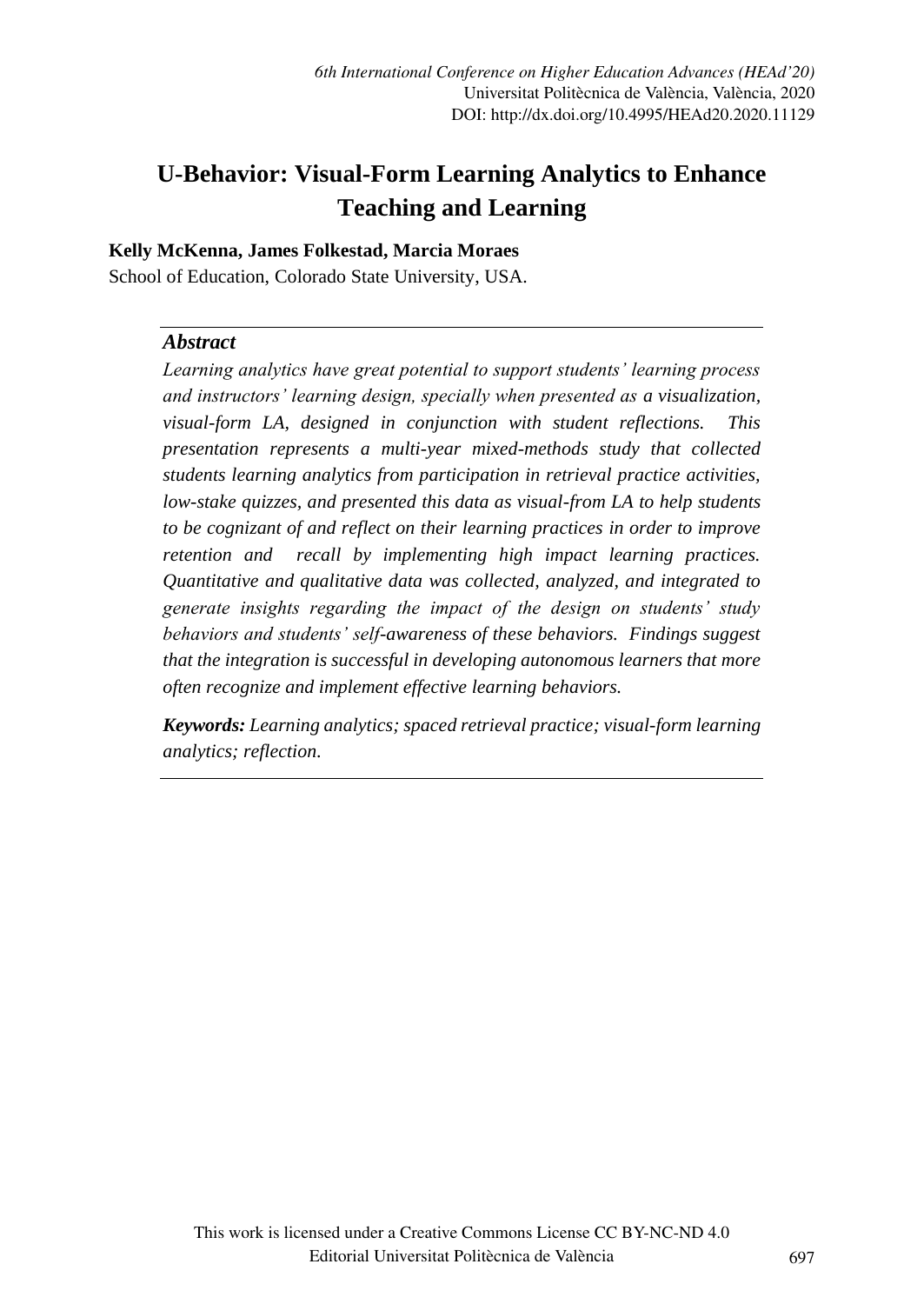## **1. Introduction**

There is considerable empirical evidence that provides students with guidance on the most productive way to spend study time. Zimmerman's self-regulated learning model is a threephase cyclical process that encourages students to regulate their study behavior and time by monitoring time including planning (forethought), practice (performance), and self-reflection (Zimmerman, 2000). Additionally, the testing effect, which is the power of retrieval as a learning tool (Brown, Roediger, & McDaniel, 2014), requires students to retrieve information through self-quizzing, planning their retrieval of content over time and mixing up their practice. This effect is strongest (i.e. has the biggest impact on student performance) when students practice retrieval with time at the center of their strategy (Brown, Roediger, & McDaniel, 2014). Although these well-established learning techniques provide students with guidance on how to spend their time, students often behave in less-productive ways (Karpicke, 2009).

This research paper describes a multi-year study that aims to use visual-form learning analytics (LA) to help students to be aware of and reflect on their study behaviors as well as to persuade learners to change their learning strategies. Visual-form LA consist of representing learner data as a visualization (Authors, 2019). To produce the visual-form LA, the researchers developed U-Behavior.

The study was conducted with a primary objective of teaching well-established learning strategies, such as retrieval, spacing, and interleaving, and apply those strategies in course assignments. U-Beehavior is a method that uses retrieval practice activities (RPAs), implemented in a learning management system (LMS) as low stakes self-regulated quizzes. The intention of the RPAs was to create an opportunity for students to implement the various learning strategies they were discussing in the course and to observe their own study behaviors after learning about retrieval, spacing, and interleaving. The aim of the study was to determine if learners can be persuaded to implement more productive and beneficial learning behaviors through reflection and self-regulation.

## **2. Literature Review**

This section presents the literature used to support the study. A review of the current literature related to the use of learning strategies, particularly low-stakes quizzing, to improve retention and recall is highlighted. In addition, the concepts of visual-form LA to bolster learning is discussed.

The behavior of testing one's knowledge is a highly effective way of learning and retaining information (Bjork & Bjork, 2011; Larsen, 2018). Specific behaviors such as active retrieval of information through testing, spacing out one's testing practice, and interleaving (mixing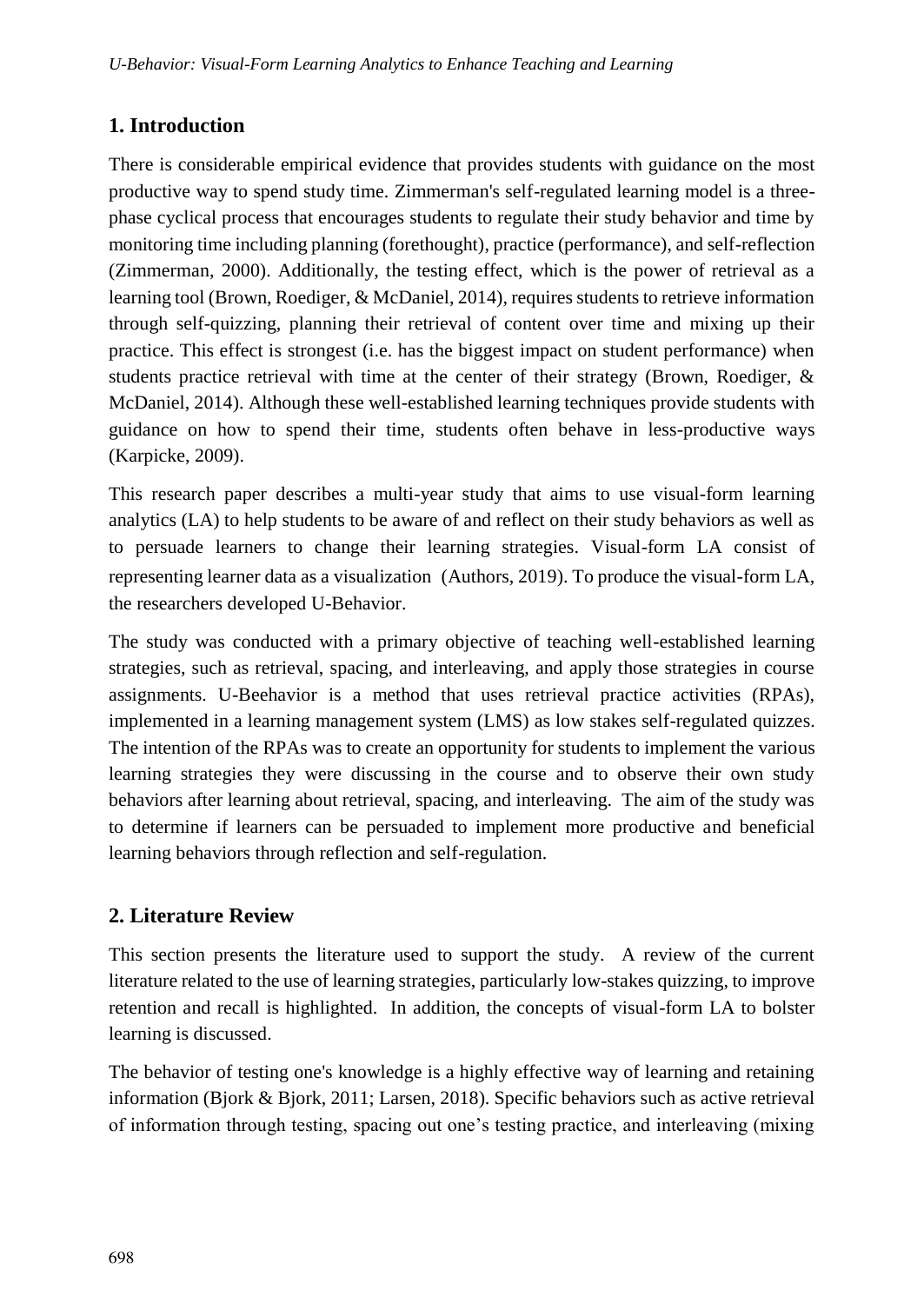up) subjects and content that is tested, are supported by decades of empirical research that reinforces the positive effects of these learning behaviors (Brown, Roediger, & McDaniel, 2014). Furthermore, empirical evidence suggests that these effects translate into the acquisition and retention of conceptual, procedural, and metacognitive skills (Roediger  $\&$ Karpicke, 2006; Kornell, & Bjork, 2007; Bjork & Bjork, 2011).

To be considered a high impact learning practice, testing, or quizzing, must be understood as a learning strategy instead of an assessment tool (Brown, Roediger, & McDaniel, 2014). As a learning strategy testing boasts several benefits for learning such as: retrieval aids later retention; helps to identify gaps in knowledge; increased learning in subsequent study episodes; produces better organization of knowledge; improves transfer of knowledge to new contexts; can facilitate retrieval of material that was not tested; improves metacognition monitoring; prevents interference from prior material when learning new material; provides feedback to instructors; and encourages students to study (Roediger, Putman, & Smith, 2011). Studies have shown that low-stakes quizzes that allow multiple attempts, with or without feedback, removes the anxiety of high-stakes quizzes/exams, encourages the learner to focus on the material instead of on a grade, and helps students to perform better and achieve longterm learning (Brown, Roediger, & McDaniel, 2014; Trail-Constant, 2018).

Learning analytics are an effective tool for supporting students and informing instructional design (Gasevic, Jovanovic, Pardo, & Dawson, 2017). One way of helping students to make use of learning strategies that will contribute to their long-term learning is to show students their LA as a tool for supporting and improving their study behaviors. Presenting these LA as a visualization, visual-form LA, provide insight into how students are engaging with the activites instructors and designers are creating for them (Ellis and Goodyear, 2010) and is one way to provide students with clear feedback regarding their learning behaviors (Authors, 2019). Ware (2004) questioned how the visual representation of digital products could change users' behaviors by supporting their optimal decision-making process.

### **3. Methods**

During Fall 2017, learners were given the opportunity to complete eight RPAs introduced as learning-based quizzes which they had the option to take up to ten times and retain their highest score. After the final retrieval practice activity (RPA) was offered, learners were presented with visual-form LA, in the form of a personalized RPA graph depicting their RPA attempt data, and prompted with reflection questions about the RPA graph and thus their learning behaviors. Based on the high score focus of the learners and their desire to compare their study behaviors with their classmates as well as the desire of the instructor to see learners engaging in the beneficial learning strategies presented in the course, an intervention reflective activity was incorporated in the Fall 2018 design. The intervention was introduced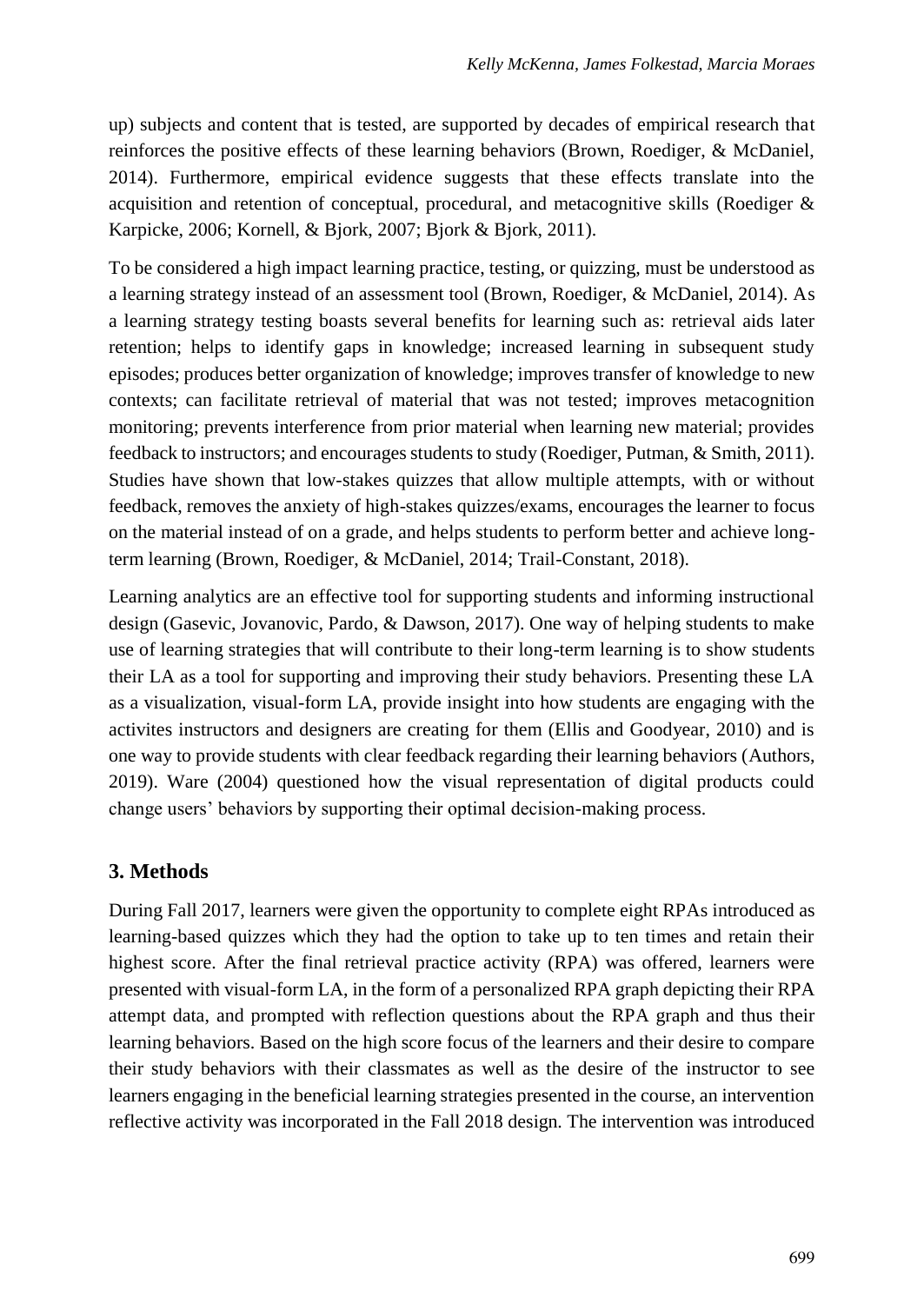one month into the course, allowing students the opportunity to start building their knowledge regarding the content in the course. This intervention consisted of presenting RPA graphs from Fall 2017 and asking the students to reflect on them. At this time they were also told that they would be provided their own RPA graphs containinng personalized data of their RPA usage behavior near the end of the course and were prompted to forecast how they would like their RPA graph to look at the end of the course.

The researchers hypothesized that with this shift in expectation by the instructor, that students' RPA graphs would reflect effective learning strategies due to the presentation of exemplar RPA graphs and the understanding that the instructor and each individual student would actually see their personalized study behavior presented in visual-form as an RPA graph at the end of the semester.

The remainder of this paper will focus on describing the second phase (Fall 2018) of this research study, its findings, and how those compare with the findings from phase one conducted in Fall 2017.

This study used a mixed methods approach in which the investigators collected and analyzed both qualitative and quantitative data, integrated the findings, and then drew inferences using both qualitative and quantitative methods to provide a better understanding of the research problem (Tashakkori & Creswell, 2007; Creswell & Plano Clark, 2018). Prior to the first day of class, students were asked to complete the Study and Learning Behavior Pre-Survey. Once the course started, one RPA was offered each week in the form of a low-stakes quiz. After a month of classes, students were asked to complete the intervention reflection activity. After the eighth and final RPA was completed, researchers used the U-Behavior application to collect RPA attempt data and generated the current students' RPA graphs. Each student received their individual RPA graph and instructions to complete the reflection activity on their own RPA data. Lastly, at the end of the semester, students were asked to complete the Study and Learning Behavior Post-Survey.

This project was initialized in an online graduate level education course. Twenty-four adult learners were registered for the course with 19 consenting to be included in the research. The content of the course emphasizes research supported learning strategies, such as retrieval, spacing, and interleaving, and then creates opportunities for the students to apply the strategies when completing RPAs.

Overall this multiphase sequential study addressed the following mixed methods research questions: 1. What are students' perceptions of study and learning behaviors at the beginning of the course? 2. How do visual-form LA impact students' awareness of their study habits? 3. How do visual-form LA persuade students to change their study and learning behaviors?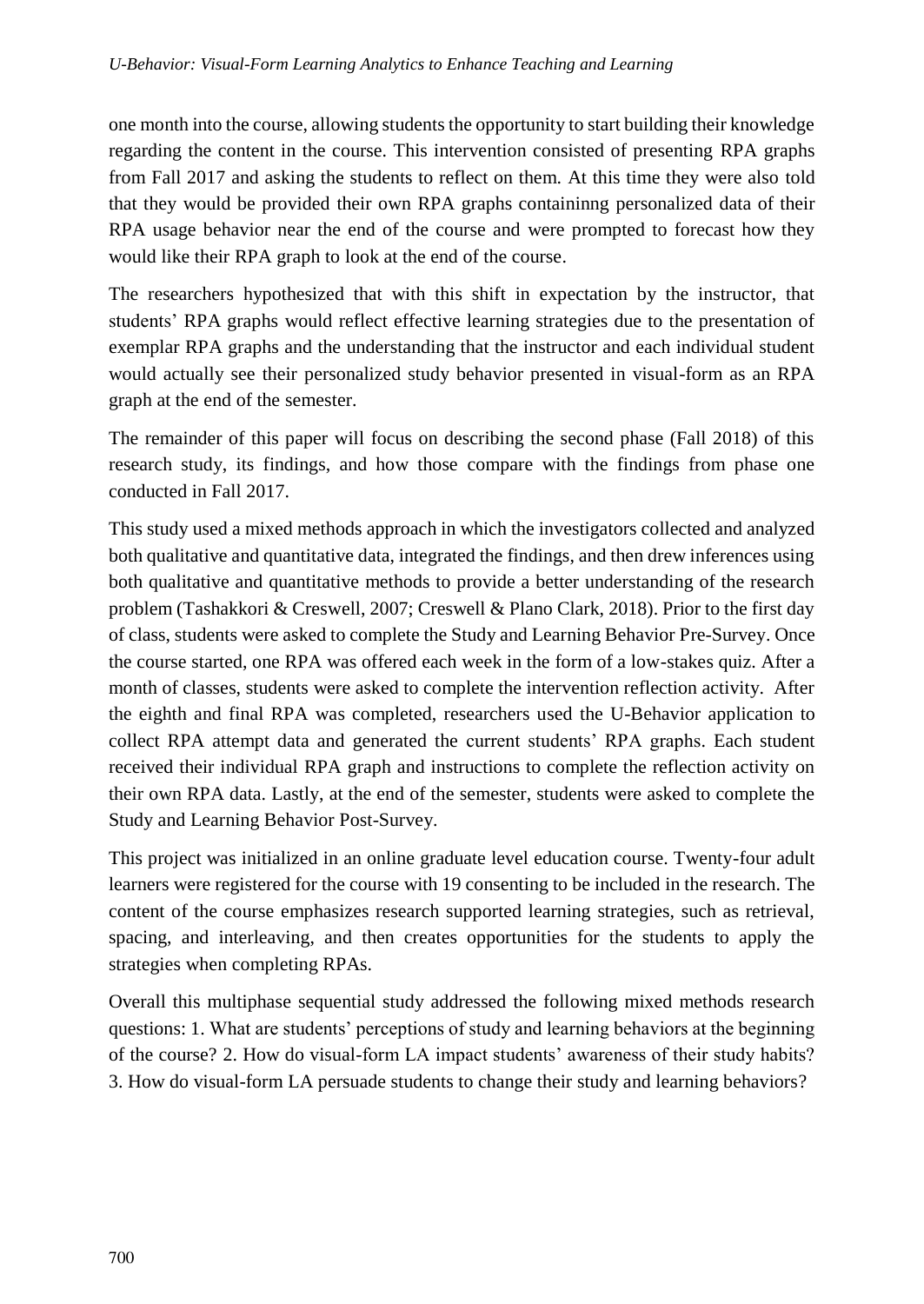#### *3.3. Data Collection*

The quantitative data was collected using web-based surveys and web-based retrieval practice activities. The pre and post surveys had seven multiple choice questions related to student's study and learning behaviors and were based on Kornell and Bjork (2007) studies. The U-Behavior application was developed by the researchers using Python and extracted the necessary data (quiz-log file) from the Canvas LMS. From this data, an RPA graph was generated for each student including the date and time of the attempt and the score received for each attempt. Each attempt is represented by a colored node and each of the RPAs offered during the course is identified by a particular color. Trend lines connect the RPAs taken in chronological succession. A single node not connected using trend lines represents either a single attempt of an RPA or interleaved attempts.

Qualitative data was collected through two web-based reflection activities. The first intervention reflection activity presented RPA graphs from the previous semester (fall 2017) and asked students to reflect on it considering the learning strategies and theories presented in the course. In the second personal reflection activity, students were prompted with a series of reflective questions based on their personal learning behaviors represented in their RPA graph. The reflection activity also included questions regarding the visual-form LA presented as an RPA graph so the researchers could collect feedback for future improvements to the RPA graph.

#### *3.4. Data Analysis*

Quantitative data analysis included descriptive statistics about the RPAs. RPA attempt data and learning strategy data (spacing, interleaving) identified in the RPA graph was also analyzed. Finally, comparison of data from pre and post web-based surveys to detect possible changes in students' study and learning behaviors after acquiring and practicing the various learning strategies studied throughout the semester was also quantitatively analyzed.

Qualitative data analysis of the students' RPA graph and reflections were analyzed and coded for the emergence of visual and written themes. The coding process was steered by one researcher and was conducted using Discourse Textual Analysis (DTA) (Moraes & Galiazzi, 2007). The DTA approach consists of building units of analysis from the corpus and identifying categories and themes from the previous units of analysis identified. It used the inductive method to look at categories that emerged from the units of analysis. The inductive method uses analytical induction (Lincoln & Guba, 1985) to identify categories, kinds of elements that have something in common. In order to ensure the trustworthiness of the findings, a second researcher reviewed the qualitative data and the categories. The two researchers conducted a social moderation process where they discussed the codes and categories until they came to agreement (Schaffer, 2017).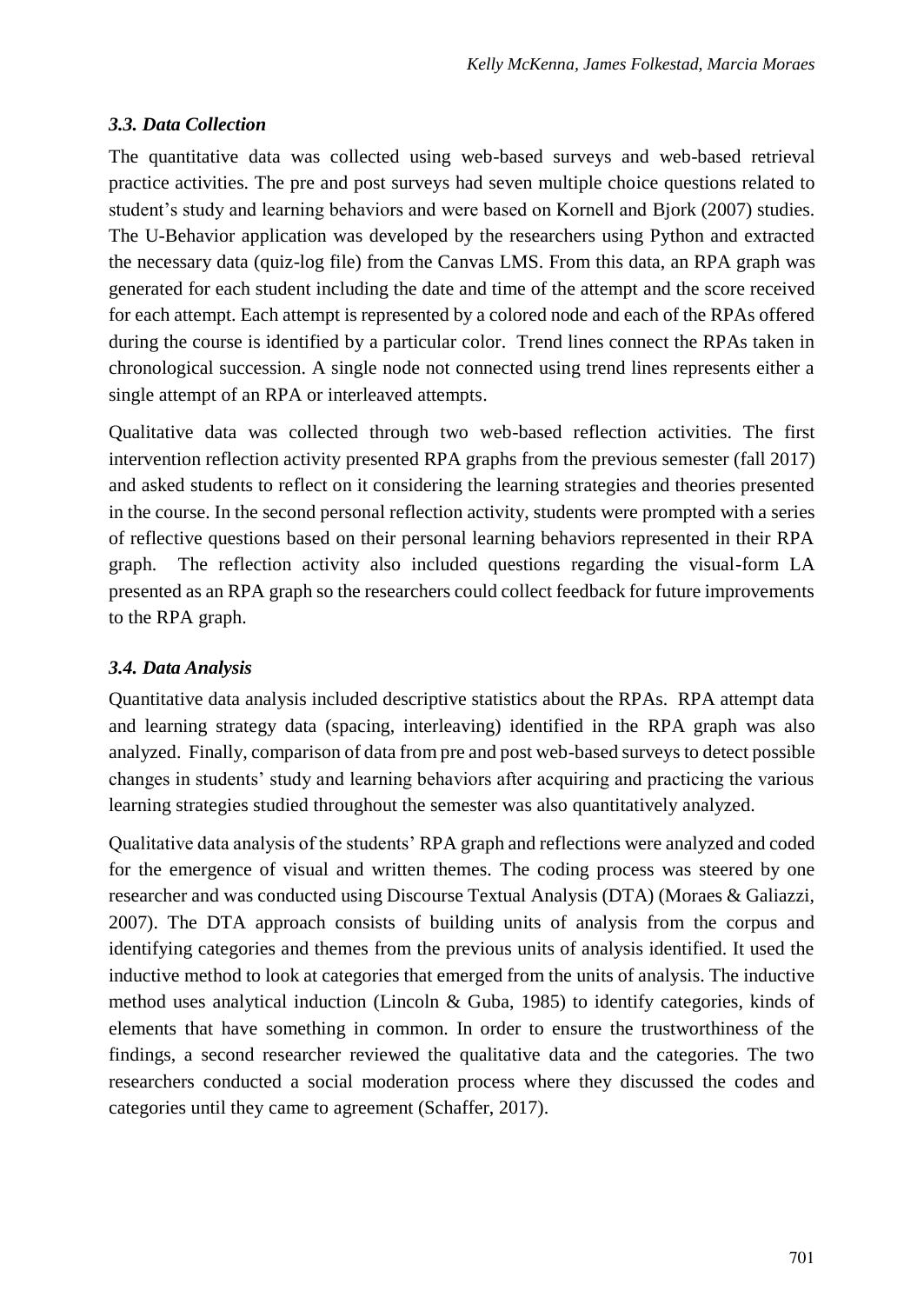# **4. Findings**

The primary difference between the two phases of research, Fall 2017 and Fall 2018, was the design in Fall 2018 which introduced the intervention reflection activity in an attempt to modify students' study behaviors. The researchers wanted to know if they were able to improve study habits by motivating students to incorporate various learning strategies based on the presentation and reflection of the exemplar RPA graphs from Fall 2017.

## *4.1. Retrieval Practice Activities*

In order to determine any changes in study behaviors, the RPA graphs of each student were analyzed prior to the intervention reflection activity and post intervention. From that analysis two groups emerged: No Change Group – Students who did not change their behaviors after the intervention activity. Change Group – Students who did change their behaviors after the intervention activity.

Of the 19 students, 11, or 58% did not change their behaviors after the intervention activity. Of the 11 students, 36% (four students) practiced spacing and retaking prior to the intervention activity. They were categorized in the No Change Group, identified as not having changed their behavior, because they did not start to interleave after the intervention. So, even though they did not change their behavior, they already had used some of the learning strategies. In contrast, 64% (seven students) just retook the RPA , but did not space or interleave their practices. These students were focused on getting the highest score on each RPA, they are identified as high score oriented students.

Eight students, representing 42% of the total students, did change their behaviors after the intervention. Of those, one student started to space after the intervention, but did not interleave at all. Seven students, 37%, were already practicing spacing and retaking before the intervention and started to practice interleaving post intervention.

The data indicates that interleaving is the least practiced strategy utilized by students. Most of the students (63%, 11 from the No Change Group and one from the Change Group) did not interleave at all. The students who did interleave (37%, seven from the Change Group) only did so after the intervention.

The RPA graphs were analyzed to observe if students retook the RPAs after they had achieved the maximum score possible. Of the 19 students, only 26% (five students) retook an RPA after having achieved the maximum score. All five students were from the Change Group.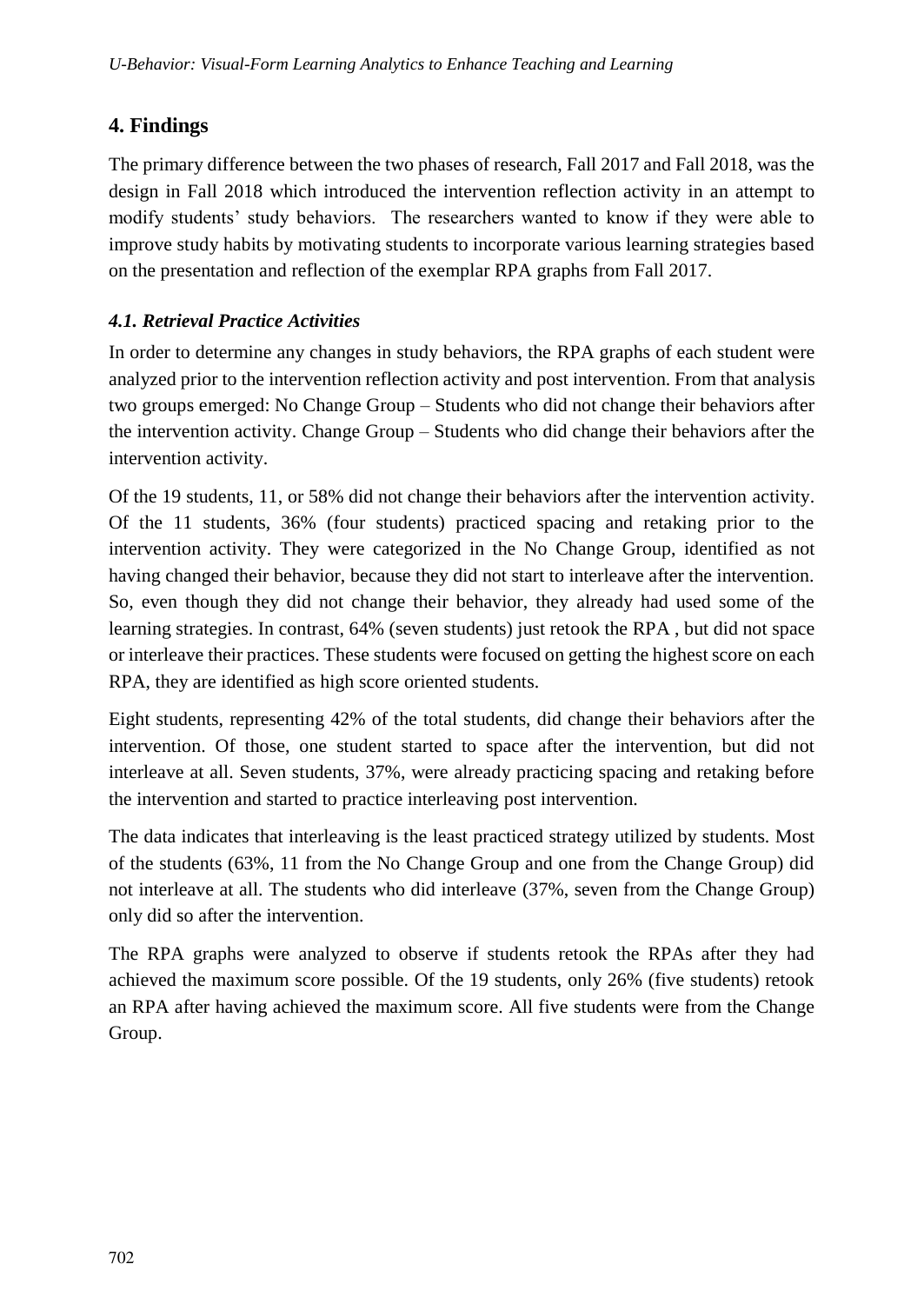## *4.2. Personal Reflections*

In coding the personal reflection activity, the themes identified from the Fall 2017 study (high impact learning practice, intentions versus engrained practices, high score orientation, and desire to compare) were used apriori themes. In addition, the researchers attempted to remain open to identifying emergent themes. The additon of a new theme regarding learning strategy application emerged in the Fall 2018 study.

From the No Change Group (students who did not change their behavior after the intervention activity), it was observed that the same themes from Fall 2017 were present and the presence of a new theme was identified, the application of learning strategies (AoLS) theme. The high impact learning practice (HILP) theme involves initial categories and units of analysis where students described the learning strategies they studied and how they identify them and understand them in relation to the RPA graphs. This differs from Fall 2017 where students mentioned a variety of learning strategies, students in the No Change Group from 2018 focused on spacing and retaking. The intentions versus engrained practices (IVEP) theme included commentss on study behaviors they applied during the semester, reflections about their learning behaviors, and reflections about the benefit of using RPAs. For example, Student N states that the RPA graph showed them falling into old study habits rather than applying the learning strategies presented in the course.

The High-score orientation (HSO) theme included students' description about how they focused on grades in spite of the low stakes nature of the RPAs and how they fixated on receiving the highest score possible. The desire to compare (DTC) theme involves students' desire to compare their performance with others. The application of learning strategies (AoLS) theme involves initial categories and units of analysis that demonstrate how students are applying the content they have learned from the course to other situations.

The analysis of Change Group students (students who did change their behavior after the intervention activity) included all of the same themes, however the high-score orientation theme was only present in one student's reflection. The HILP theme emerged in the change groups' reflections, and it extended beyond the No Change Group who primarily focused on spacing. In addition to discusing spacing the change group included pedagogical practices, such as interleaving, retrieval, and reflection. The IVEP theme for the Change Group was notable. Unlike studetns from the No Change Group, it was not surprising that this group discussed their shift away from engrained practices and how they actually changed their behaviors. The DTC theme was present for the Change Group, but fewer students mentioned their desire to compare their performance with their classmates as seen with the No Chanage Group students. The additional theme to emerge in 2018, AoLS theme, included the following reflections by students in the Change Goup: *Yes. Once I learned more about forgetting and the power of retrieval, I started to utilize the RPAs as a learning tool more often. Even if I aced the RPA, I would keep going back to it each week. (Student B) I tried to*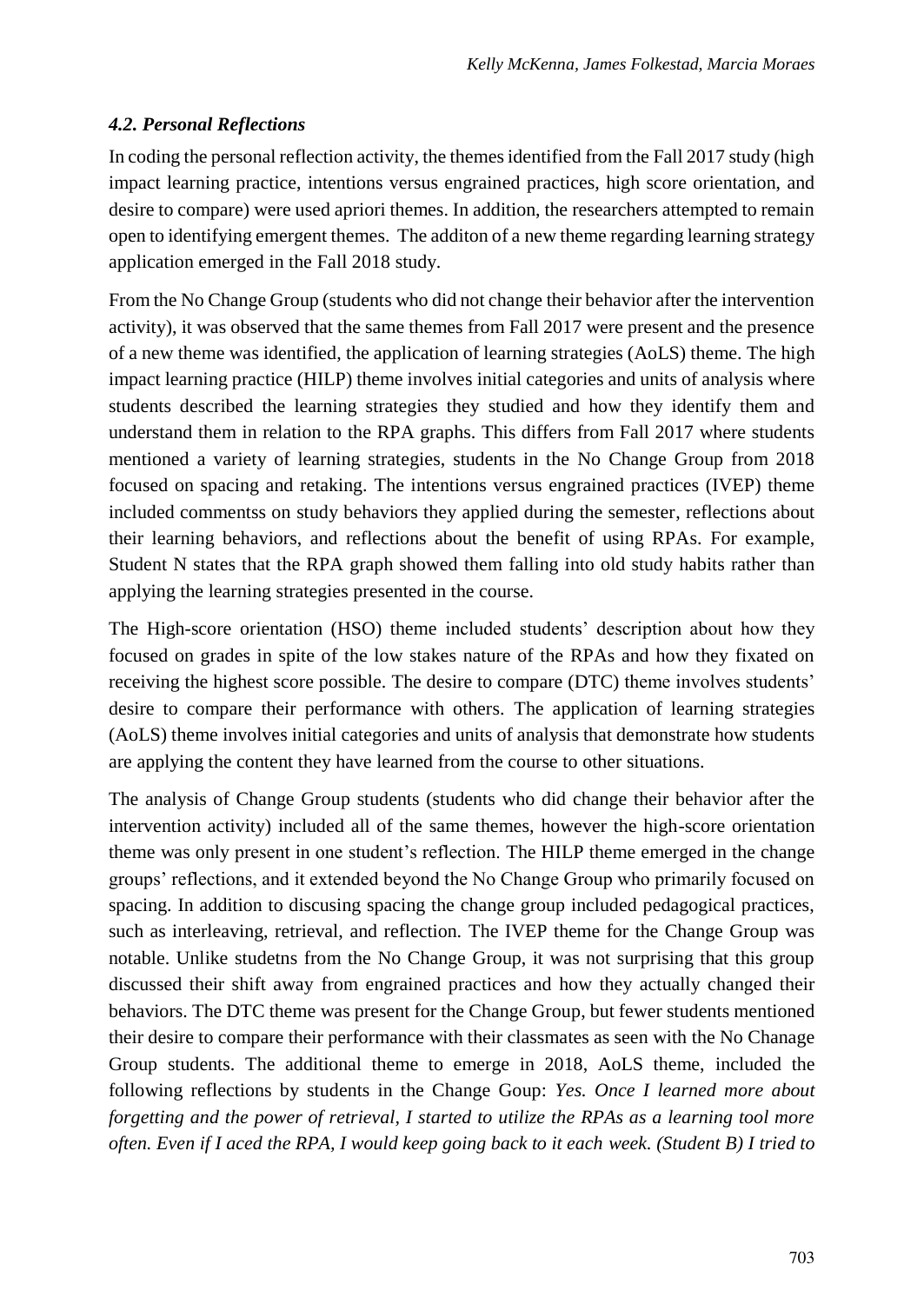*interleave what I was learning in course with the work I was doing for my job. In addition, I frequently shared what I learned (which required retrieval and elaboration) to my team members who've always explained an interest in what I'm learning. (Student I)*

# **5. Conclusion**

The inclusion of persuasive design that incorporated an intervention illustrating the utilization or lack of utilization of various beneficial learning strategies along with the opportunity to reflect on this data created an opportunity to change student' behavior. This intervention had an apparent positive effect in student behaviors when comparing the Fall 2017 study with Fall 2018 study. The intervention resulted in more students integrating spacing, retaking, and interleaving. This study supports what is presented by Brown, Roediger, & McDaniel (2014), that testing, spacing, interleaving and varying practice, are perceived as less productive by students because they are harder to do than rereading and their effects are not immediately perceived. However, with this intervention the researchers were effective in changing the behaviors of some students. Quantitative and qualitative data provided evidence that after the intervention, students started to space and interleave their studies, using learning strategies that have been shown to contribute to long-term retention and performance. However, as identified by Karpicke (2009) some students persist in using less-productive strategies, thus the necessity of continuing to work on strategies that persuade students that testing, spacing, interleaving and varying practice are learning strategies that are valuable for long-term learning.

## **References**

- Bjork, E. L., & Bjork, R. A. (2011). Making things hard on yourself, but in a good way: Creating desirable difficulties to enhance learning. In M. A. Gernsbacher, R. W. Pew, L. M. Hough, J. R. Pomerantz (Eds.) & FABBS Foundation, *Psychology and the real world: Essays illustrating fundamental contributions to society* (pp. 56-64). New York, NY, US: Worth Publishers. Retrieved from https://www.researchgate.net/publication/284097727 Making things hard on yourself \_but\_in\_a\_good\_way\_Creating\_desirable\_difficulties\_to\_enhance\_learning
- Brown, P. C., Roediger, H. L., McDaniel, M. A. (2014). *Make it stick: the science of successful learning*. Cambridge, Massachusetts: The Belknap Press of Harvard University Press.
- Creswell, J. W., & Plano Clark, V. L. (2007). *Designing and conducting mixed methods research*. Thousand Oaks, CA: Sage.
- Ellis, R. A., & Goodyear, P. (2010). *Students' experiences of e-learning in higher education: The ecology of sustainable innovation*. London: RoutledgeFalmer.